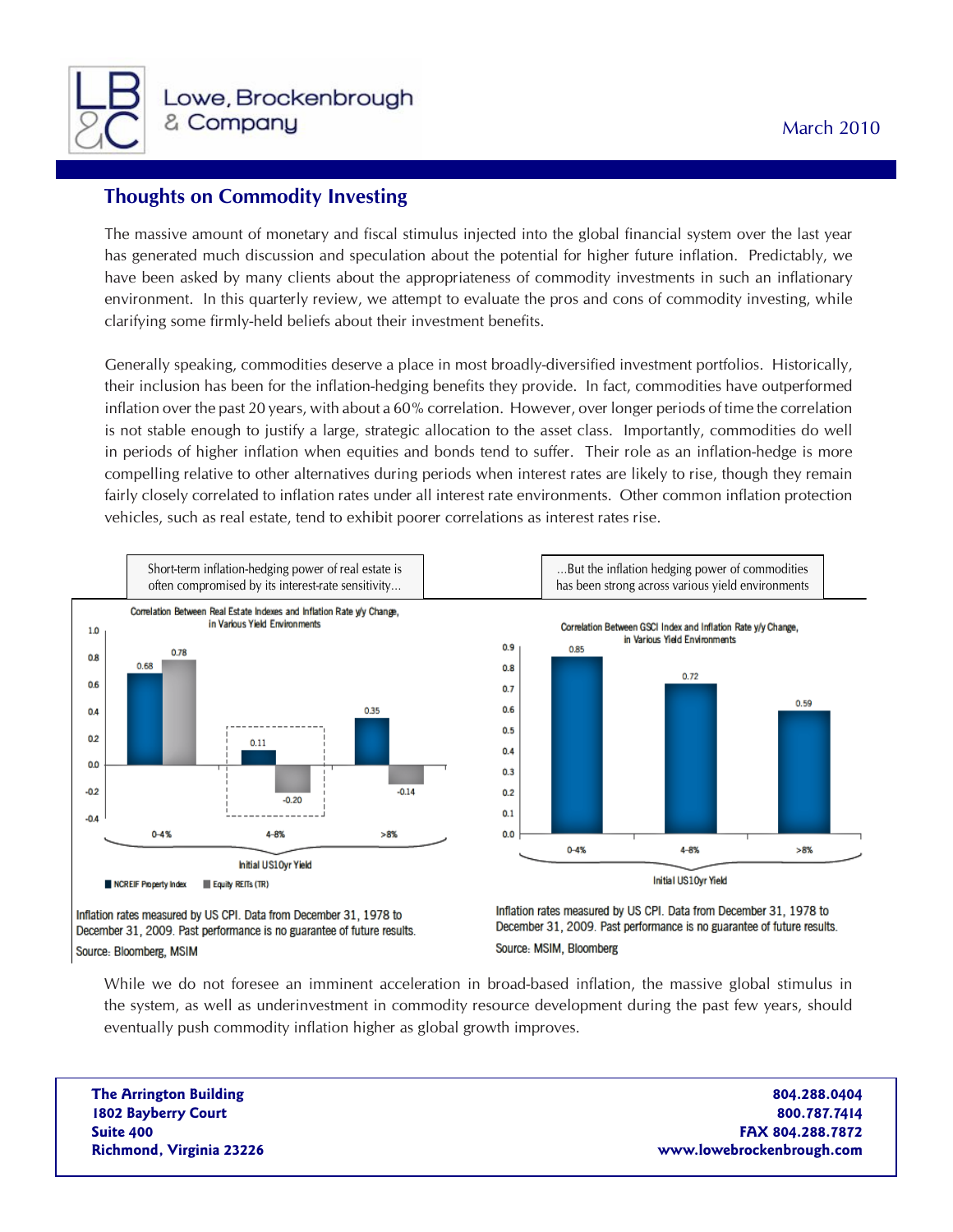## **Thoughts on Commodity Investing**

Commodities can also act as an important portfolio diversifier in many instances. Over longer periods of time, commodities have been uncorrelated to more traditional balanced 60% equity/40% fixed income portfolios. Commodities have historically had a modest correlation to equities and negative correlation to fixed income. The role of commodities as a diversifier of risk in overall investment portfolios is particularly strong in periods of geopolitical instability. However, the biggest criticism of commodities is that they have not been good diversifiers in periods of economic stress, as seen in 2008 and early 2009 when commodities underperformed in a poor period for risky assets. During downturns, the correlation

with a 60/40 portfolio has gone from -4% to 43%, meaning commodity prices have tracked more closely with weakening equities. This adverse correlation can be explained by the fact that during downturns, inflation typically declines, which is anathema to commodity performance.

This can be seen in the charts to the right, which show the correlation of a 60% equity/40% fixed income portfolio to various asset classes, including commodities, in both normal economic periods and periods of economic weakness.

Over the past several years, commodities have become more positively correlated with equity markets, as changing macroeconomic conditions have been the dominant influence on trading and market direction. While the chart below suggests that correlations are likely to revert to lower levels over time, in periods of significant equity weakness, high quality bonds have proven to be a much more reliable source of diversification.







*Data from 1/01/93 – 12/31/09. Source: Bloomberg, MSIM*